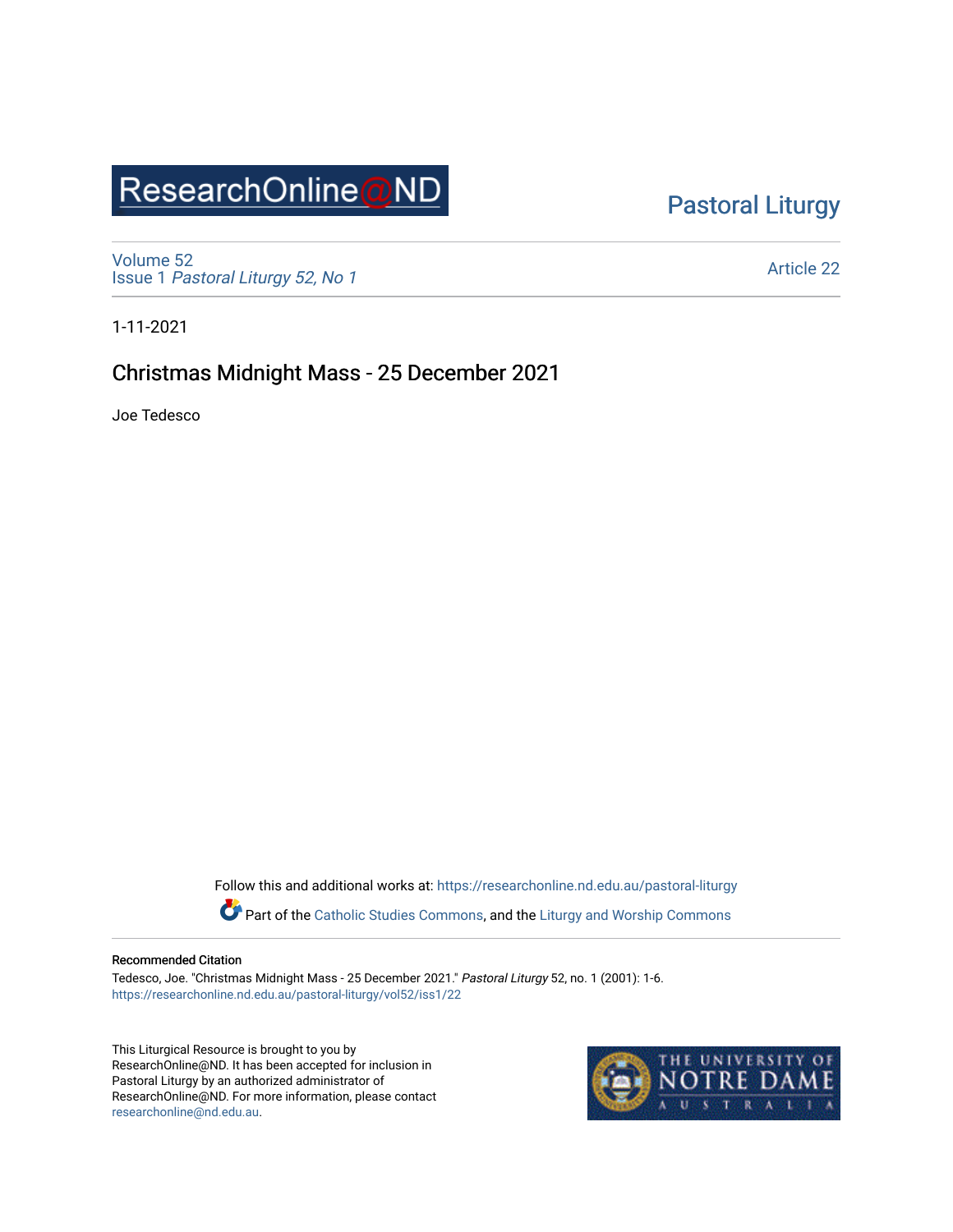

# **25 December 2021**

## The Nativity of the Lord Christmas Midnight Mass

Reflection by Joe Tedesco

## **Introduction**

Tonight's liturgy is one of the most celebratory of the Christian calendar. The readings exclaim the exuberant wonder of God who multiplies our blessings, who lifts our burdens and brings peace to the world. Glory to God in the highest!

## **Penitential Act**

Use one of the *Roman Missal* texts or this optional litany form:

Lord Jesus, by your birth you brought hope to the world. Lord, have mercy.

You came so that all people may be saved. Christ, have mercy.

You are the Prince of Peace. Lord, have mercy.

## **First Reading**

#### **Isaiah 9:1–6**

Isaiah proclaims the ever-increasing blessings of the Lord. God whose reign is marked by righteousness, peace and freedom from oppression is promised to us in this joyous reading

## **Responsorial Psalm**

## **Psalm 95(96):1–3, 11–13**

*Today is born our Saviour, Christ the Lord* (Lk 2:11)

The response to this psalm is taken from Luke's gospel but the verses are from psalm 95 where the rejoicing of heaven and earth are proclaimed. This event is not just about a humble baby born in Bethlehem; it is about the whole of creation crying out because justice will rule in the world.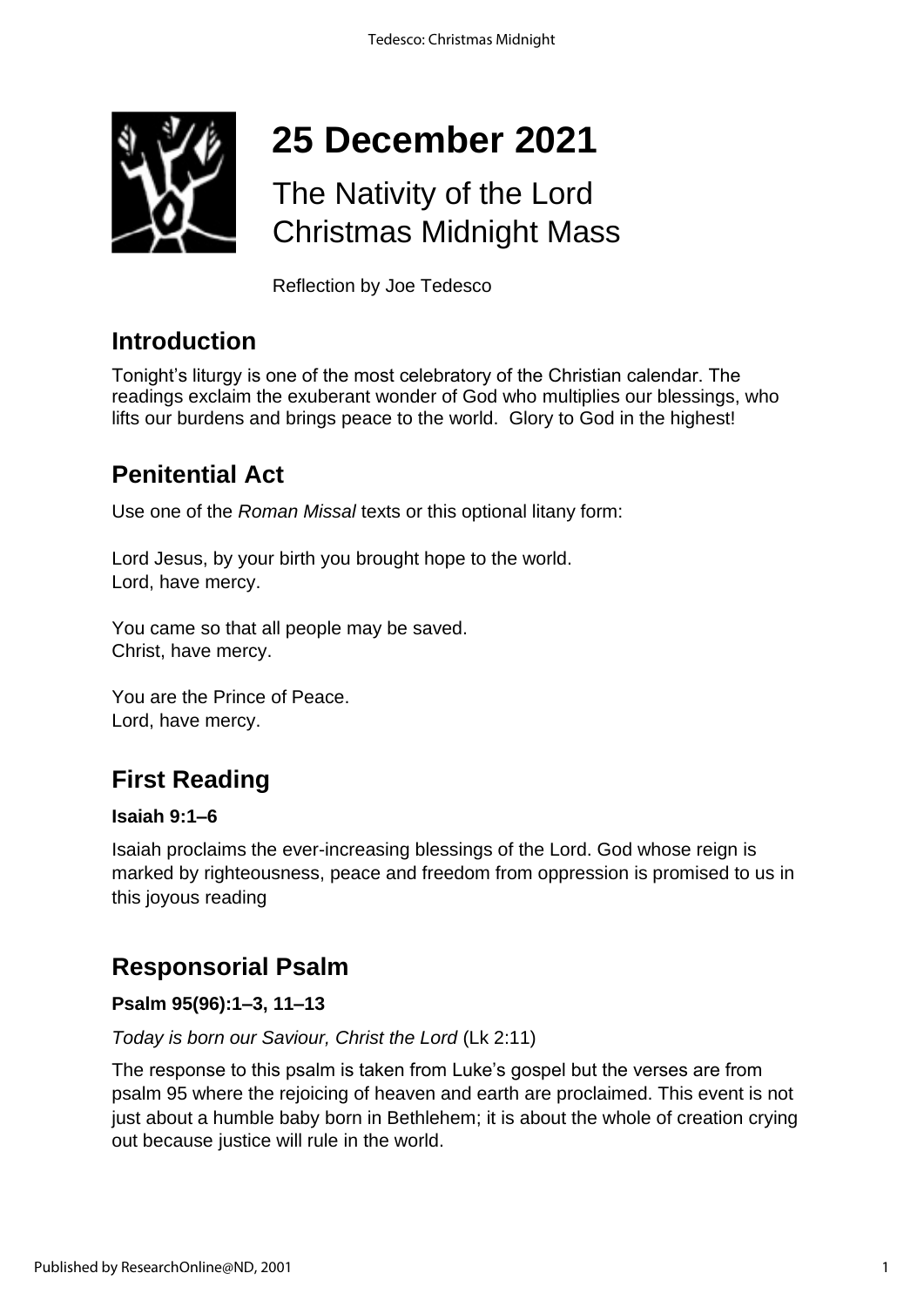## **Second Reading**

## **Titus 2:11–14**

St. Paul reminds us how we are to find the fullness of God's revelation celebrated this night. We are to live lives dedicated to the good, something made possible through Jesus' sacrificial love.

## **Gospel Reading**

## **Luke 2:1–14**

We are invited to join with majestic angels and lowly shepherds in celebration of the birth of Jesus the Christ, Saviour of the world.

## **Reflection**

Of the various masses available on Christmas Day, the Mass During the Night, also known as the Midnight Mass, presents to us some of the most familiar imagery of Christmas. We have the story of Mary and Joseph having to travel to Bethlehem due to the occasion of a Roman census. The lack of room at the inn most likely due to the swelling of numbers caused by the Roman decree. The subsequent birth of the child being laid in a manger followed by angels appearing to shepherds in joyous praise. The shepherds' visit following the angelic appearance in Luke 2:15-20 is the only thing that doesn't quite make it into tonight's Gospel reading – otherwise the classic Lukan narrative is near complete and well known.

The Lukan material forms the bulk of the content for many Christmas plays and nativity scenes. The practice at most vigil or night masses will be to place a baby (sometimes real where possible) in a manger in the church to mark the celebration. The visual elements allow us to hold the Christmas story in mind perhaps better than many other narratives from Scripture. Even those whose Christian practices may be sparse to non-existent would have some familiarity with these significant elements of the Christmas story (even if there are embellishments, conflations and imaginative additions included).

This itself causes us to reflect on this iconic story in a particular way. Like many scriptural narratives, this is not simply a story being told to us, but one that we are being invited to join in on. When the angels make their proclamation to the shepherds, they are effectively being told to go and see for themselves. God is doing something new, and the shepherds are not simply being told about it but are being invited to join in on the occasion itself; to have their story intertwine with Jesus'.

So, it is with us. We too are being invited not simply to hear the story from a detached stance, but to find our story within God's story that is being made known to us in a special and new way at Christmas time. We, following the shepherds, are invited to look on the face of God by looking on the face of an infant child.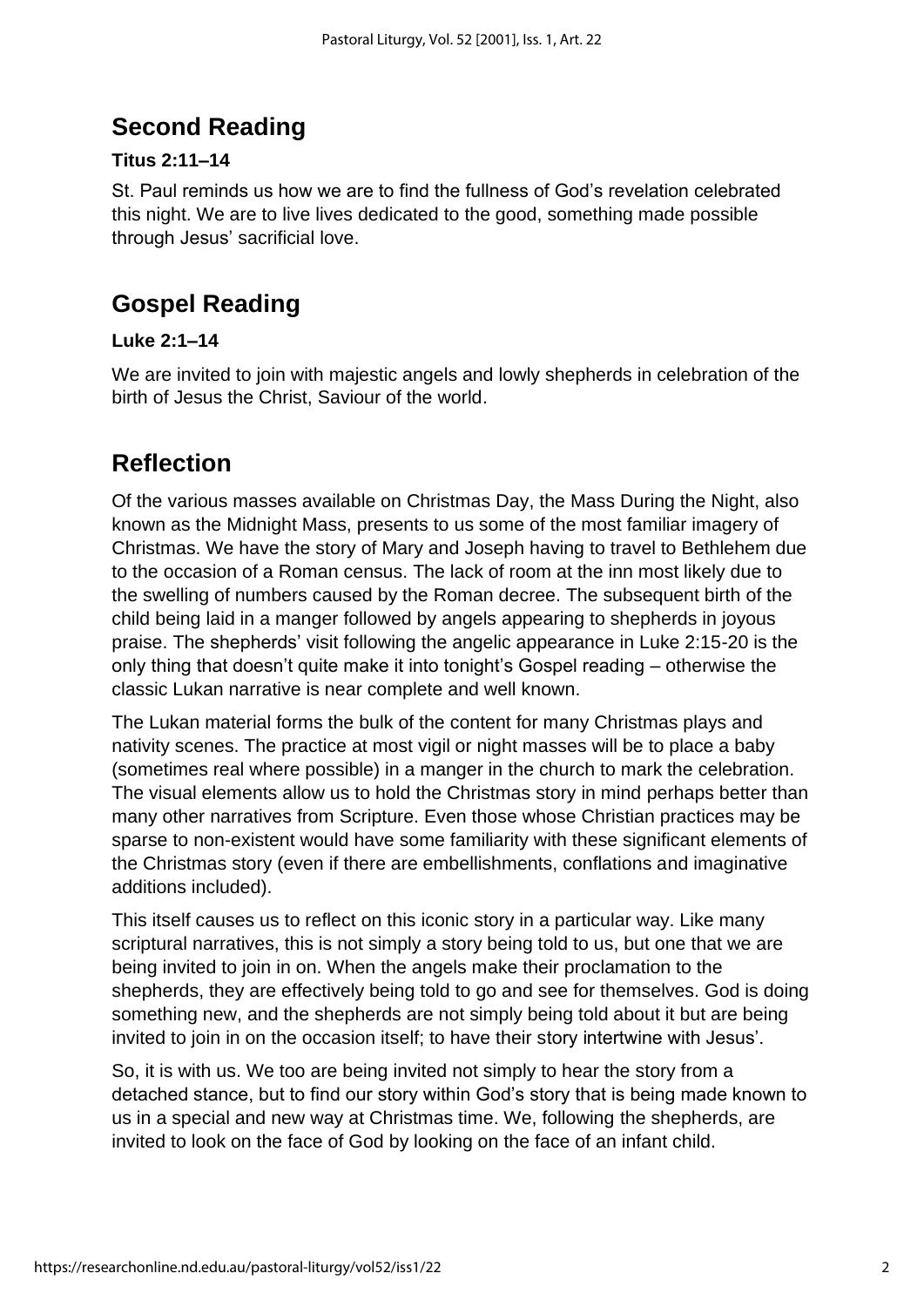God is imaged in all sorts of ways. Whether drawn from the Bible, legendary story, wider literature or any other number of sources, God can be and has been depicted in any number of ways. Typically, when people are asked to think about what God looks like, they may well go to images of a God of power, a Creator God, a God among the clouds or stars. When depicted in human form, the cliché mature, strong, bearded figure is not an uncommon image drawn – Michelangelo's famous paintings being an example of this.

Less common is to imagine God as an infant child, vulnerable and entirely dependent. Certainly, the babe Christ Jesus is a well-represented artistic motif at all levels – drawn at Christmas time by many a school child and found in the highest artwork through the ages. Yet, when asked "what does God look like" most will not go to the infant child as a default. Nevertheless, that is what we're being asked to hold in our minds this night.

When the shepherds are told of the Good News that "born today is the Messiah, the Lord" (2:11) it is a proclamation of God doing something magnificent and mighty for them and for all. But, at the same time, God who we witness today is coming not in recognisable power, but humility. God is for us, but God's designs might be. God always invites us to join God in the process. The babe God also needs us. God never forces Godself onto us, regardless of how perfectly good in swaddling clothes is an invitation by God who, in a certain sense, needs humanity which his presence comes to save. Not in the philosophical or ontological sense, God, by definition, is 'simply complete' as classic theologians would put it. Nevertheless, in the plan of salvation, in God's plan for God's desire to show love and bring peace to the world, God invites us to recognise that God's power is going to come through fundamental vulnerability – vulnerability that is necessary for human family and human community.

This makes total sense because God is not interested in autonomous individuating power. God's very design for the fullness of life is predicated on our ability to form communities. Later, when Jesus begins his public ministry as an adult, he will begin and build it with a core group of followers, the apostles, and other disciples. Further, the Church that continues Jesus' life-giving presence and mission is essentially a community that is known by its love of neighbour and of God.

Here at Christmas, that foundational dimension is laid out for us. A family, stripped of any luxury and pretence, presents to us what matters. They remain true and committed to each other and to care for the newborn baby in their midst-; it is all that God ultimately needs. Shepherds, considered lowly and insignificant by society of the day, are invited to experience God's joy and, thus, remind us that the ordinary matter in that sense too.

We don't need to bring ostentation, any façade or worry about what the world thinks. We simply need to start by coming and looking and experiencing. We need not be afraid; look how vulnerable and humble our Lord is in front of us – an infant child on a cold night, well away from the comforts we sometimes think are essential. Hear then the invitation; look on God who is present among us and respond to the call to experience 'great joy' and 'peace' found through God and with each other.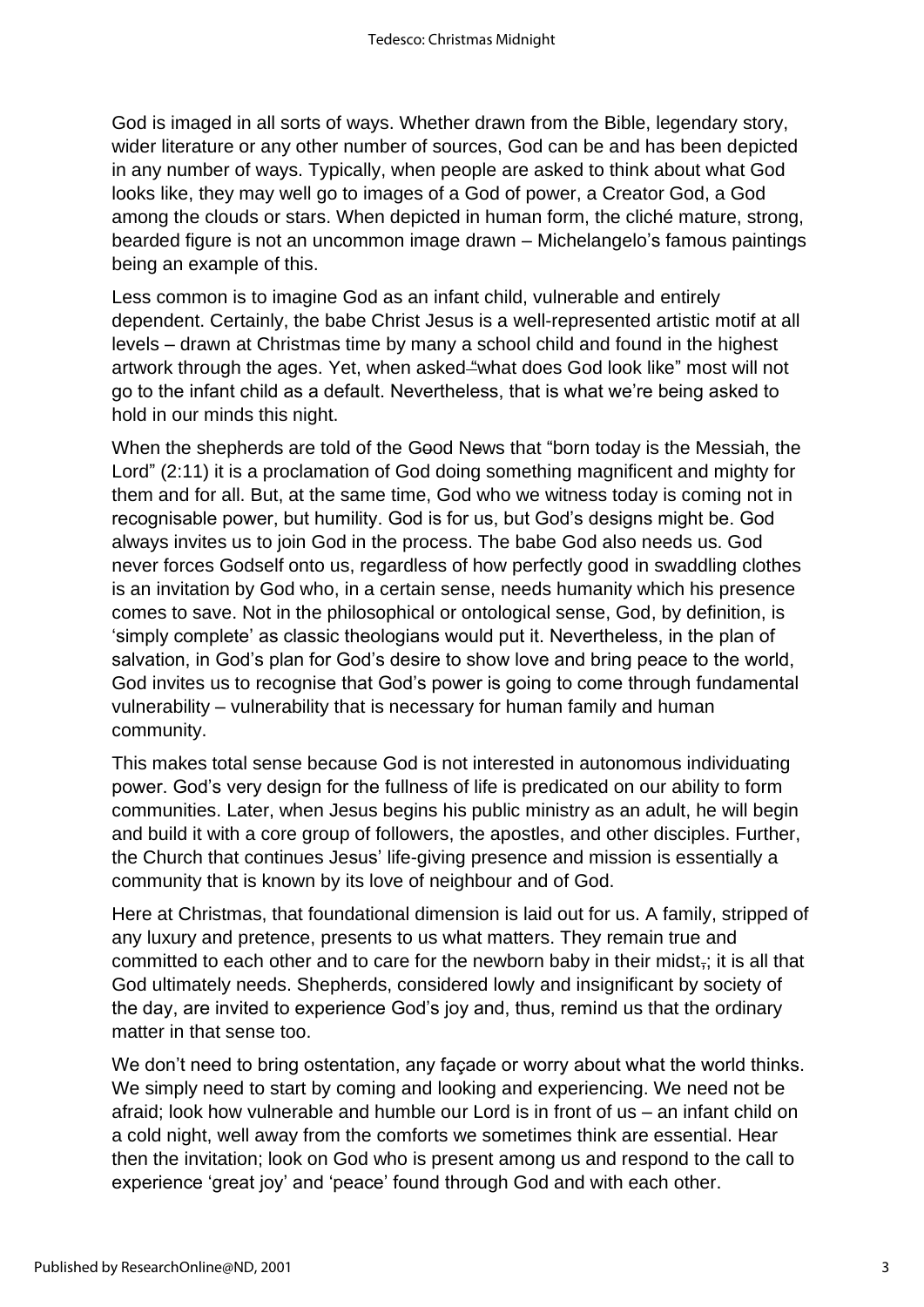## **Prayer of the Faithful**

## **Introduction**

As we gather on this holy night, let us rejoice and be glad to receive the true light, Christ the Lord. Let us pray for the needs of our Church and the needs of the world.

## **Petitions**

We pray for Pope Francis, bishops and all Christian leaders, that through the light of Christ, they may be able to lead the people of God to eternal life. *(Pause)* Lord hear us OR We pray to the Lord.

We pray for the members of the Plenary Council that they may continue to discern what God's wants of Australia and that the results may contribute fruitfully to the Synod in 2023.

*(Pause)* Lord hear us OR We pray to the Lord.

We pray for the leaders of all nations, that their decisions are guided by the light of Christ so that they make fair decisions for all people in this time made difficult by the pandemic.

*(Pause)* Lord hear us OR We pray to the Lord.

We pray that the light of Christ can shine in our parish and community during Christmas time and that we can see Christ in the poor and the marginalised*.* May we have a missionary focus, not one that is only about ourselves. *(Pause)* Lord hear us OR We pray to the Lord.

We pray that in this festive season we will not forget Christ, who is the reason for our celebrations, but keep him foremost in our minds and actions. *(Pause)* Lord hear us OR We pray to the Lord.

We pray for all those who suffer at Christmas because of loss or separation from loved ones, or from the trauma of domestic violence. May they find safety and peace in the care of those who love them.

*(Pause)* Lord hear us OR We pray to the Lord.

## **Conclusion**

Father, we pray with confidence that you hear our prayers which we make through the power of the Spirit and in the name of Christ our Lord.

#### **Amen.**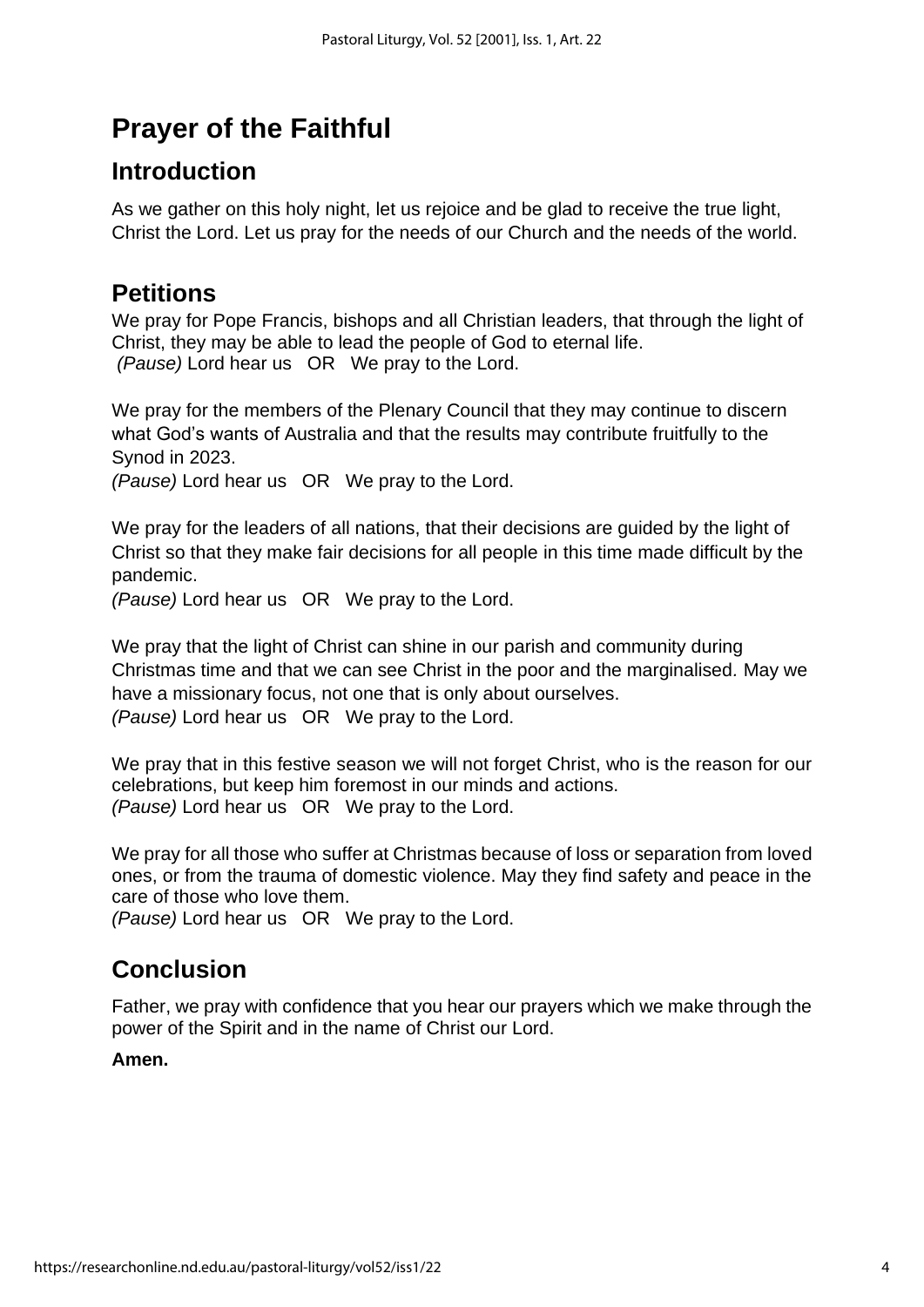## **Music selections by Alessio Loiacono and Chris deSilva**

## **GA**

Angels we have heard on high. French Carol. 268 Away in a manger. J. McFarland/ W. Kirkpatrick. 289 Hark! the herald angels sing. C. Wesley/ F. Mendelssohn. 294 Joy to the world. I. Watts/ G. F. Handel. 295 O come, all ye faithful. J. Wade. 287 (Verses 1-3) O little town of Bethlehem. P. Brooks/ L. Redner. 296 Once in royal David's city. H. Gauntlett/ C. F. Alexander. 297 Silent night. J. Mohr/ F. Gruber. 290 The first Nowell. English text and melody. 298 (Verses 1, 2, 4 & 6)

#### **AOV1**

Hark! the herald angels sing. C. Wesley/ F. Mendelssohn. 171 Joy to the world. I. Watts/ G. F. Handel. 170 O come, all ye faithful. J. Wade. 167 Silent Night. J. Mohr/ F. Gruber. 168 The first Nowell. English text and melody. 169 (Verses 1, 2 & 5) What child is this? W. C. Dix/ English melody. 165 (Verses 1-2)

#### **AOV2**

Angels we have heard on high. French Carol. 140 Sing we, sing we Noel. K. Poelker. 124

#### **AOV4Kids**

And did you see Him little star? C. Gibson/ H. Clyde. 60 Out on the road to Bethlehem. M. Nicol. 61 Baby lying in a manger. P. Combe. 63 Can this really be true? L. Newton/ T. Wittwer. 64

#### **AOVNG**

Emmanuel. Raymond Badham. 40 Let the season shine. Judy Bailey. 87

#### **CWB**

A child is born in Bethlehem. Tr. Ralph Wright OSB. 612 Angels we have heard on high. Tr. J. Chadwick. 622 Unto us a boy is born. Tr. Percy Dearmer. 849

#### **CWBII**

Angels we have heard on high. Tr. James Chadwick. 255 Good Christians all, rejoice. John Mason Neale. 261 The people who in darkness walked. John Morison. 272 Unto us a child is born! Tr. Percy Dearmer. 273